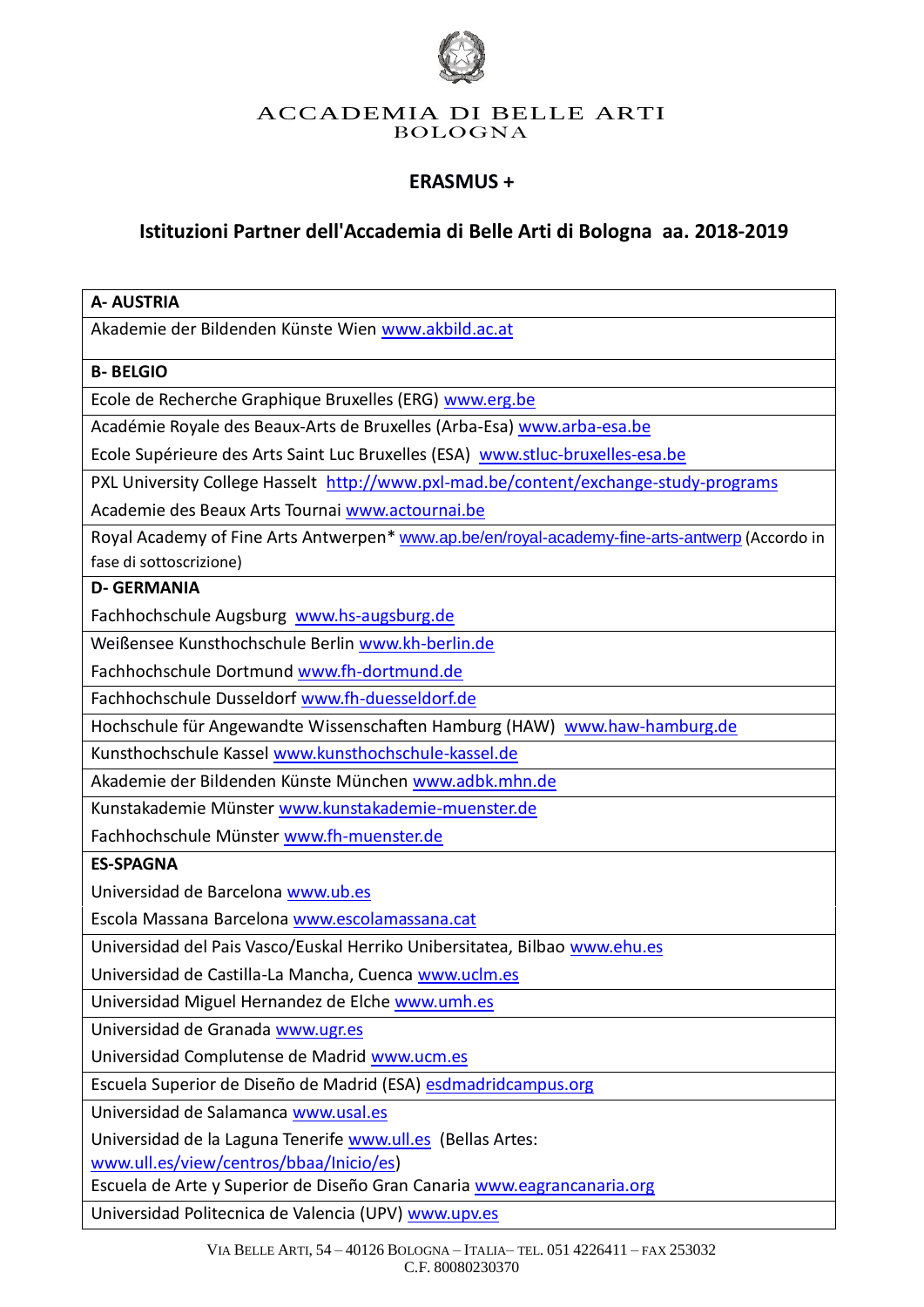

#### ACCADEMIA DI BELLE ARTI BOLOGNA

## **F-FRANCIA**

Ecole Européenne Supérieure de l'Image (EESI), Angoulême [www.eesi.eu](http://www.eesi.eu/)

Ecole Supérieure d'Art e& Médias de Caen/Chebourg (ésam) [www.esam-c2.fr](http://www.esam-c2.fr/)

Ecole Européenne Supérieure d'Art et de Design Marseille-Mediterranée; Marseille (ESADMM) [www.esadmm.fr](http://www.esadmm.fr/)

Université Paris 8 Vincennes-Saint Denis, Paris [www.univ-paris8.fr](http://www.univ-paris8.fr/)

École Nationale Supérieure des Arts Décoratifs (ENSAD), Paris [www.ensad.fr](http://www.ensad.fr/) 

Ecole d'Art et Design de Saint-Etienne (ESADSE) [www.esadse.fr](http://www.esadse.fr/)

Haute Ecole des Arts du Rhin (HEAR), Strasbourg [www.esad-stg.org](http://www.esad-stg.org/)

Villa Arson Ecole nationale supérieure d'art, Nice [www.villa-arson.org](http://www.villa-arson.org/)

## **GR-GRECIA**

Athens School of Fine Art, [www.asfa.gr](http://www.asfa.gr/)

University of Ioannina\* [www.uoi.gr](http://www.uoi.gr/) (accordo in fase di sottoscrizione)

## **IRL-IRLANDA**

National College of Art and Design, Dublin [www.ncad.ie](http://www.ncad.ie/)

## **LV-LETTONIA**

Art Academy of Latvia\* [www.lma.lv](http://www.lma.lv/) (Accordo in fase di sottoscrizione)

## **LT-LITUANIA**

Vilniaus dailes Akademija /Vilnius Academy of Fine Arts [www.vda.lt](http://www.vda.lt/)

#### **N-NORVEGIA**

Kunsthögskolen i Bergen (KHIB)/ Bergen Academy of Art and Design [www.khib.no](http://www.khib.no/)

## **NL-OLANDA**

Willem de Kooning Academy (WdKA), Rotterdam [www.wdka.nl](http://www.wdka.nl/)

ArtEZ Hogeschool voor de Kunsten, Enschede [www.artez.nl](http://www.artez.nl/)

## **P-PORTOGALLO**

Universidade de Lisboa [www.ul.pt](http://www.ul.pt/)

Universidade do Porto [www.up.pt](http://www.up.pt/)

Universidade da Beira Interior www.ubi.pt

#### **PL-POLONIA**

Akademia Sztuk Pieknych in Warszawie/Academy of Fine Arts in Warsaw [www.asp.waw.pl](http://www.asp.waw.pl/) 

#### **RO-ROMANIA**

Romania Universitatea Nationala de Arte Bucuresti [www.unarte.ro](http://www.unarte.ro/)

#### **SE-SVEZIA**

Konstfack Stockolm [www.konstfack.se](http://www.konstfack.se/)

#### **SK-SLOVACCHIA**

Academy of Fine Arts and Design Bratislava [www.vsvu.sk/en](http://www.vsvu.sk/en)

## **SL-SLOVENIA**

University of Ljubljana, Academy of Fine Arts and Design [www.aluo.uni-lj.si/eng/](http://www.aluo.uni-lj.si/eng/)

Faculty of Design, Ljubljana [www.vsd.si/english/](http://www.vsd.si/english/)

#### **TR-TURCHIA**